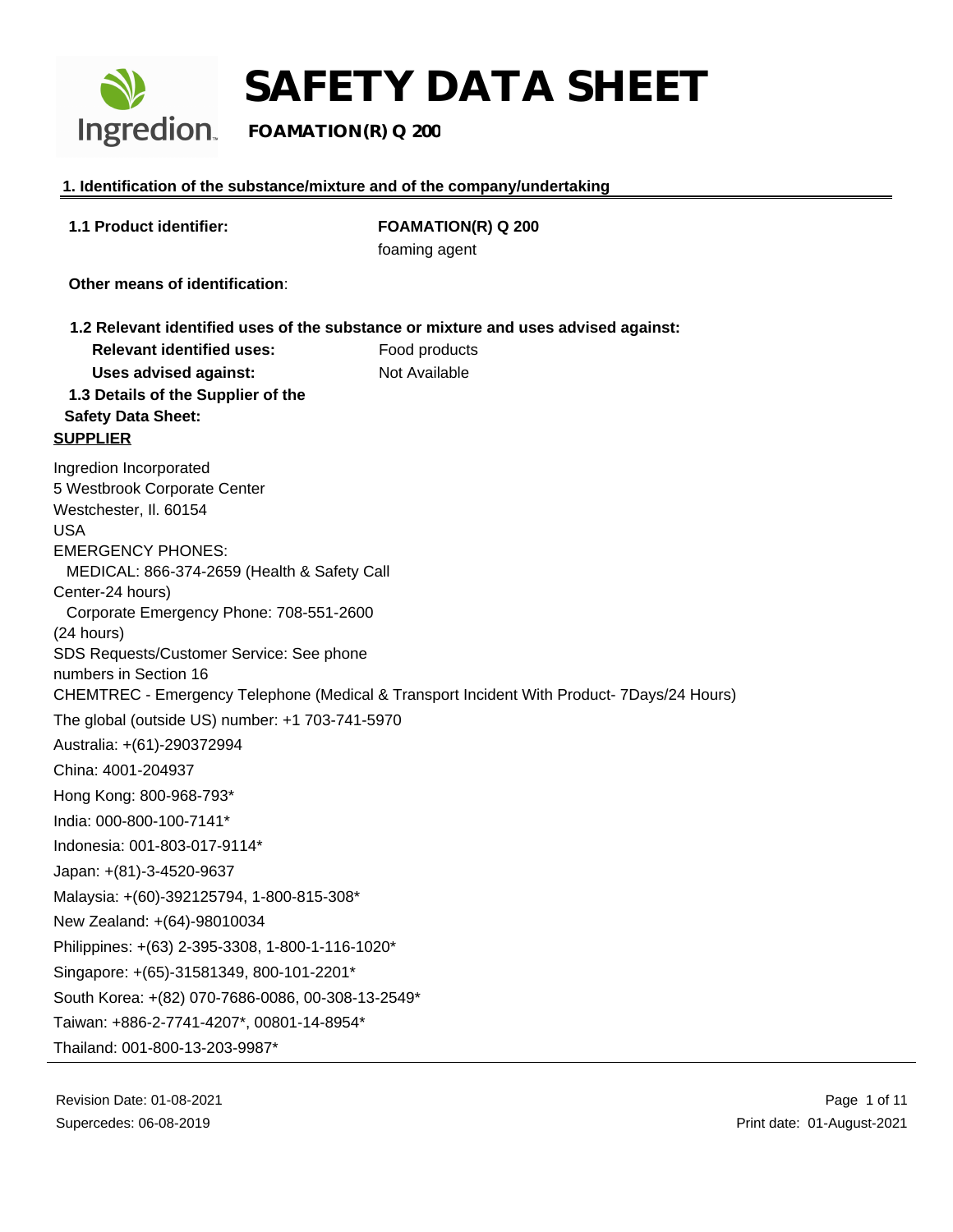

Vietnam: +(84)-444581938

\* Phone numbers for countries marked with an asterisk must be dialed within the country

SDS Requests and general information, please contact Local Customer Service: See phone numbers in Section 16

#### **2. Hazards identification**

#### **2.1 Classification of the substance or mixture:**

| <b>Classification according to Regulation</b> | Serious Eye Damage/Eye Irritation Category 2                                   |
|-----------------------------------------------|--------------------------------------------------------------------------------|
| (EC) No 1272/2008 [CLP]:                      | Specific Target Organ Systemic Toxicity (STOT) - Single Exposure<br>Category 3 |

**2.2 Label elements:**

**Labelling according to Regulation (EC) No 1272/2008 [CLP]:**

**Hazard pictograms:**



| <b>Signal Word:</b>                             | Warning                                                                                                                                                 |
|-------------------------------------------------|---------------------------------------------------------------------------------------------------------------------------------------------------------|
| <b>Hazard Statements:</b>                       | H319 - Causes serious eye irritation<br>H335 - May cause respiratory irritation                                                                         |
| <b>Precautionary Statements:</b>                | P280 - Wear protective gloves/protective clothing/eye protection/face<br>protection.                                                                    |
|                                                 | P304+P340 - IF INHALED: Remove person to fresh air and keep<br>comfortable for breathing.                                                               |
|                                                 | P305+P351+P338 - IF IN EYES: Rinse cautiously with water for several<br>minutes. Remove contact lenses, if present and easy to do. Continue<br>rinsing. |
|                                                 | P403+P233 - Store in a well-ventilated place. Keep container tightly<br>closed.                                                                         |
|                                                 | P261 - Avoid breathing dust/fume/gas/mist/vapours/spray.                                                                                                |
|                                                 | P312 - Call a POISON CENTER/doctor if you feel unwell.                                                                                                  |
| <b>Supplemental Hazard information</b><br>(EU): | None known.                                                                                                                                             |
| Hazards not otherwise classified:               |                                                                                                                                                         |
| <b>DUST:</b>                                    | None known.                                                                                                                                             |
| EYE:<br><b>SKIN CONTACT:</b>                    | Slight/mild irritant.                                                                                                                                   |
|                                                 | Repeated or prolonged skin contact may result in mild irritation.                                                                                       |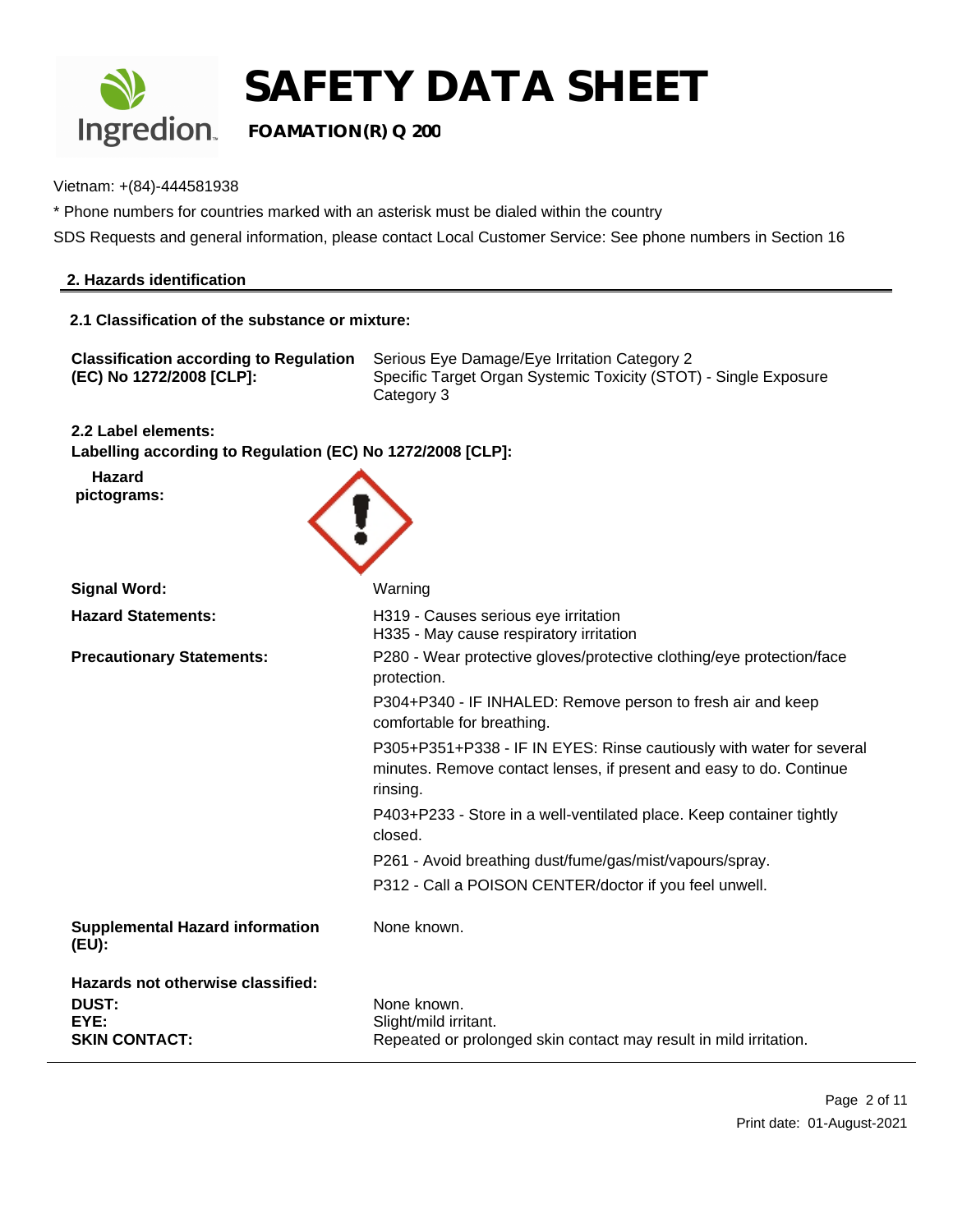

| <b>INHALATION:</b> |  |
|--------------------|--|
| <b>INGESTION:</b>  |  |

Low order of toxicity. Low oral toxicity.

## **3. Composition/information on ingredients**

#### **3.1 Substances:**

| <b>Chemical Name</b>         | CAS#       | $\%$      |
|------------------------------|------------|-----------|
| Quillaja saponaria, extracts | 68990-67-0 | 37.000000 |

#### **3.2 Mixtures:**

Not applicable

#### **For full text of H-statements see Section 16**

| 4. First aid measures                                                                 |                                                                                                                   |
|---------------------------------------------------------------------------------------|-------------------------------------------------------------------------------------------------------------------|
| 4.1 Description of first aid measures:<br>Inhalation:                                 | First aid is not normally required.                                                                               |
| Eye contact:                                                                          | Immediately irrigate with eyewash solution or clean water, holding the<br>eyelids apart, for at least 10 minutes. |
| <b>Skin Contact:</b>                                                                  | Wash immediately with water. If symptoms develop, obtain medical<br>attention.                                    |
| Ingestion:                                                                            | None required.                                                                                                    |
| Self protection of the first aider:                                                   | No data available                                                                                                 |
| 4.2 Most important symptoms and<br>effects, both acute and delayed:                   | H335 - May cause respiratory irritation H319 - Causes serious eye<br>irritation                                   |
| 4.3 Indication of any immediate<br>medical attention and special<br>treatment needed: | Call a POISON CENTER/doctor if you feel unwell.                                                                   |

### **5. Firefighting measures**

|  |  | 5.1 Extinguishing media: |
|--|--|--------------------------|
|  |  |                          |

| Suitable extinguishing media:                                 | Not Applicable                                                                                                                            |
|---------------------------------------------------------------|-------------------------------------------------------------------------------------------------------------------------------------------|
| Unsuitable extinguishing media:                               | None known.                                                                                                                               |
| 5.2 Special hazards arising from the<br>substance or mixture: | Non-combustible.                                                                                                                          |
| <b>Hazardous Combustion Products:</b>                         | This product does not undergo spontaneous decomposition. Typical<br>combustion products are carbon monoxide, carbon dioxide, nitrogen and |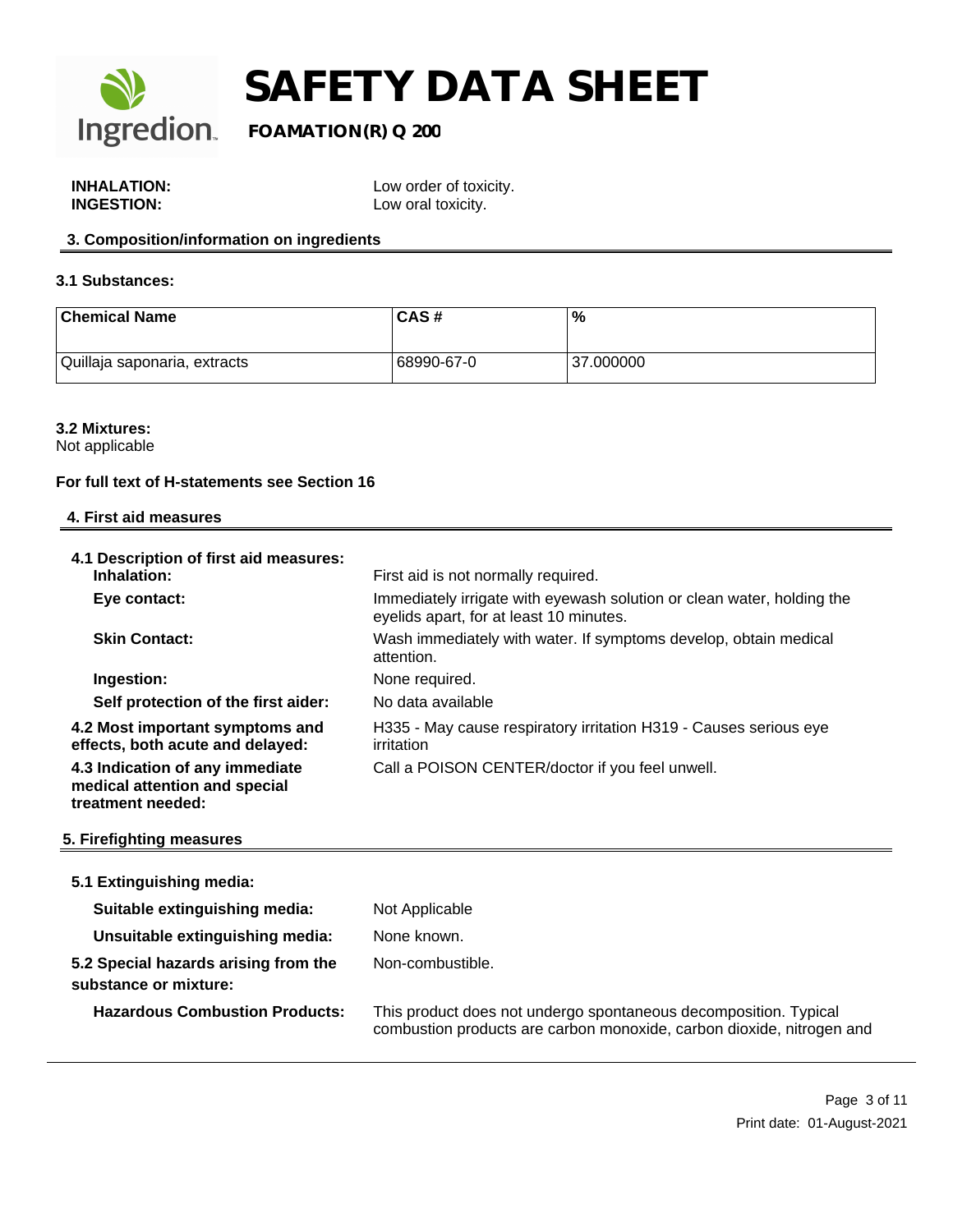

**5.3 Advice for firefighters:** Do not enter fire area without proper protection including self- contained breathing apparatus and full protective equipment.

#### **6. Accidental release measures**

| 6.1 Personal precautions, protective equipment and emergency procedures:<br>Non-emergency personnel: | Non-emergency personnel should be kept clear of the area                                                                                                                                                                                                     |
|------------------------------------------------------------------------------------------------------|--------------------------------------------------------------------------------------------------------------------------------------------------------------------------------------------------------------------------------------------------------------|
| <b>Emergency responders:</b>                                                                         | Use personal protective equipment as required.                                                                                                                                                                                                               |
| 6.2 Environmental precautions:                                                                       | No data available                                                                                                                                                                                                                                            |
| 6.3 Methods and material for containment and cleaning up:                                            |                                                                                                                                                                                                                                                              |
| <b>Small spills:</b>                                                                                 | Refer to information provided for large spills                                                                                                                                                                                                               |
| Large spills:                                                                                        | Absorb spillages onto sand, earth or any suitable absorbent material.<br>Wash the spillage area with water. Washings must be prevented from<br>entering surface water drains. Disposal should be in accordance with local,<br>state or national legislation. |
| 6.4 Reference to other sections:                                                                     | See Section 8 for appropriate personal protective equipment. See<br>Sections 2 and 7 for additional information on hazards and precautionary<br>measures.                                                                                                    |

### **7. Handling and storage**

**7.1 Precautions for safe handling:** Normal precautions for handling chemicals are applicable.

|  | 7.2 Conditions for safe storage, including any incompatibilities: |  |  |  |
|--|-------------------------------------------------------------------|--|--|--|
|  |                                                                   |  |  |  |

| <b>Conditions for safe storage:</b>                    | Store under ambient temperatures, once opened it is recommended to<br>store under refrigeration. Protect from freezing. |
|--------------------------------------------------------|-------------------------------------------------------------------------------------------------------------------------|
| <b>Special Sensitivity:</b>                            | Not available                                                                                                           |
| <b>Sensitivity to Static Electricity:</b>              | No                                                                                                                      |
| <b>Materials to Avoid/Chemical</b><br>Incompatibility: | None known                                                                                                              |
| 7.3 Specific end use(s):                               | Food products                                                                                                           |

### **8. Exposure controls/personal protection**

### **8.1 Control parameters:**

**Occupational Exposure limit values:**

| <b>Chemical Name</b> | <b>INDIA -</b>           | <b>INDIA -</b>           | <b>INDIA -</b>           |                           |
|----------------------|--------------------------|--------------------------|--------------------------|---------------------------|
|                      | <b>Occupational</b>      | <b>Occupational</b>      | <b>Occupational</b>      | <b>INDIA - Biological</b> |
|                      | <b>Exposure Limits -</b> | <b>Exposure Limits -</b> | <b>Exposure Limits -</b> | <b>Exposure Limits</b>    |
|                      | TWAs                     | <b>STELs</b>             | Ceilings                 |                           |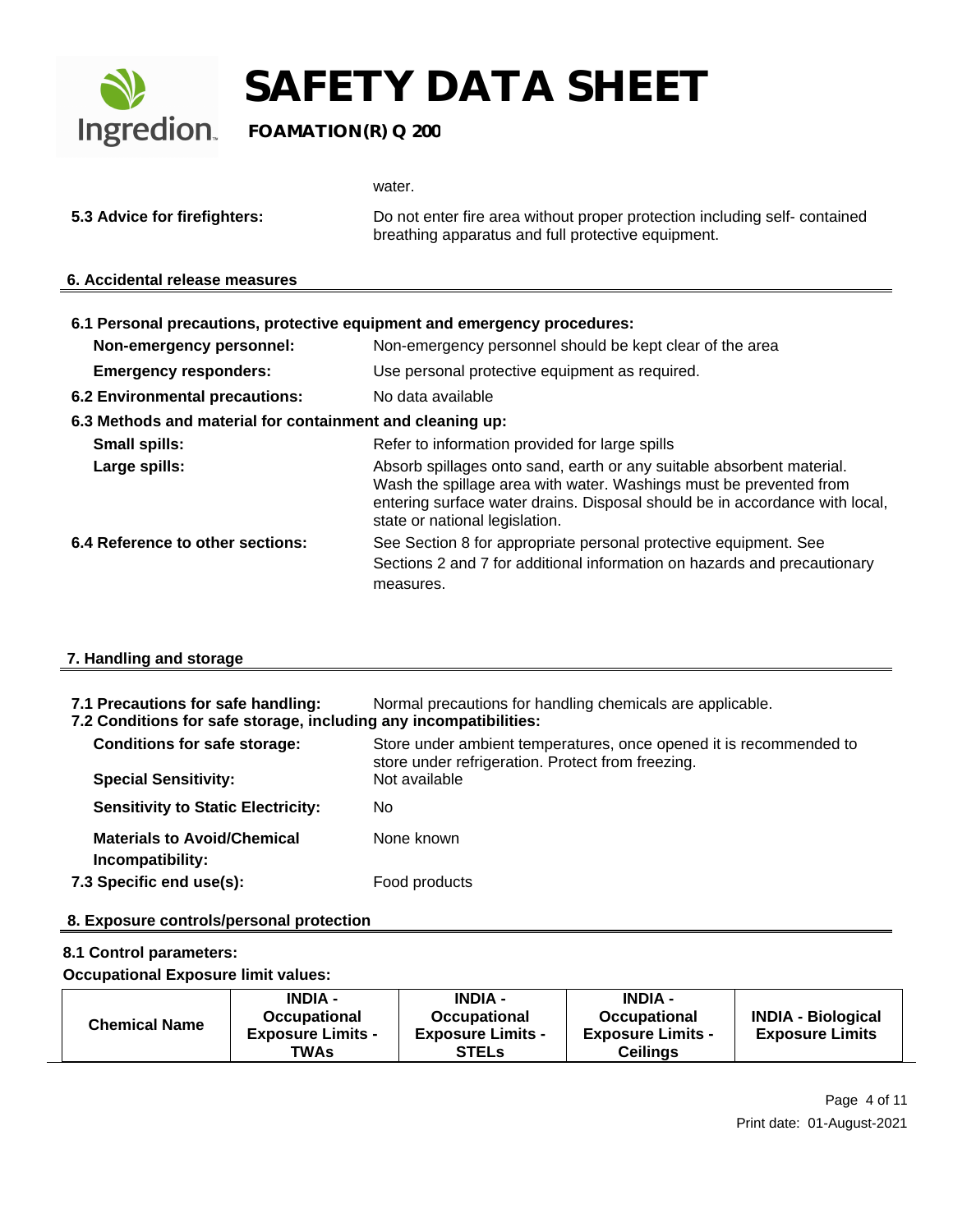

| Not listed.                              |             |                                                                                               |  |  |  |
|------------------------------------------|-------------|-----------------------------------------------------------------------------------------------|--|--|--|
| <b>DNEL:</b>                             | None known. |                                                                                               |  |  |  |
| <b>PNEC:</b>                             | None known. |                                                                                               |  |  |  |
| 8.2 Exposure controls:                   |             |                                                                                               |  |  |  |
| <b>Appropriate engineering controls:</b> |             | No data available                                                                             |  |  |  |
|                                          |             | Individual protection measures, such as personal protective equipment:                        |  |  |  |
| Eye and face protection:                 |             | Chemical safety glasses.                                                                      |  |  |  |
| <b>Skin Protection:</b>                  |             |                                                                                               |  |  |  |
| Hand protection:                         |             | No data available                                                                             |  |  |  |
| Other skin protection:                   |             | Not applicable. Wear protective gloves/protective clothing/eye<br>protection/face protection. |  |  |  |
| <b>Respiratory Protection:</b>           |             | Avoid breathing dust/fume/gas/mist/vapours/spray.                                             |  |  |  |
| <b>Respirator Type(s):</b>               |             | None required under normal handling conditions.                                               |  |  |  |
| <b>Other Protective Equipment:</b>       |             | Wash before eating, drinking, or using toilet facilities.                                     |  |  |  |
| <b>General Hygiene Conditions:</b>       |             | Not available                                                                                 |  |  |  |
| <b>Thermal Hazards:</b>                  |             | Not available                                                                                 |  |  |  |
| <b>Environmental exposure controls:</b>  |             | Avoid runoff into storm sewers and ditches that lead to waterways.                            |  |  |  |

## **9. Physical and chemical properties**

| 9.1 Information on basic physical and chemical properties: |                                  |  |
|------------------------------------------------------------|----------------------------------|--|
| Appearance:                                                | Liquid                           |  |
| Colour:                                                    | Dark Brown                       |  |
| Odour:                                                     | Sweet                            |  |
| <b>Odour threshold:</b>                                    | Not available                    |  |
| pH:<br>pH in (1%) Solution:                                | Approximately 4<br>Not available |  |
| Melting point / freezing point:                            |                                  |  |
| <b>Melting point:</b>                                      | Not available                    |  |
| Freezing point (°C):                                       | No data available                |  |
| Initial boiling point and boiling range<br>$(^{\circ}C)$ : | No data available                |  |
| Flash point $(^{\circ}C)$ :                                | No data available                |  |
| Flash point method:                                        | Not available                    |  |
| Evaporation Rate (water $= 1$ ):                           | 1 (Water = 1)                    |  |
| Flammability (solid, gas):                                 | Not available                    |  |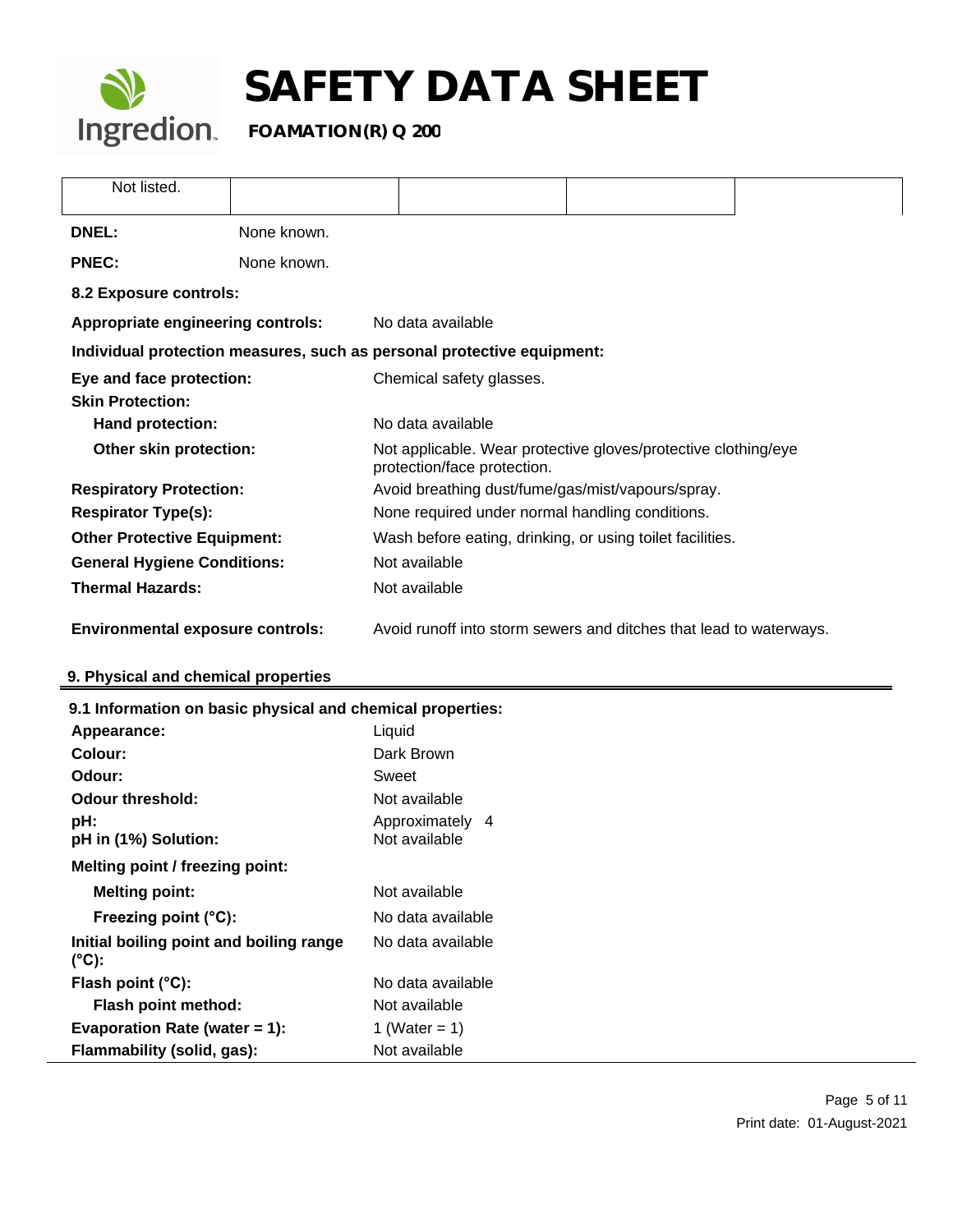

| Upper/lower flammability or explosive limits:                    |                    |  |
|------------------------------------------------------------------|--------------------|--|
| Upper flammable or explosive limit, Not available<br>$%$ in air: |                    |  |
| Lower flammable or explosive limit, Not available<br>$%$ in air: |                    |  |
| Vapour pressure:                                                 | Not available      |  |
| <b>Vapor Density (Air=1):</b>                                    | Not available      |  |
| <b>Relative density:</b>                                         | 1.220              |  |
| Solubility(ies):                                                 | Soluble in water   |  |
| Partition coefficient: n-octanol/water:                          | Not available      |  |
| Auto-ignition temperature (°C):                                  | Not applicable     |  |
| Decomposition temperature (°C):<br>Not available                 |                    |  |
| <b>Viscosity:</b>                                                | Not available      |  |
| <b>Explosive properties:</b>                                     | Not available      |  |
| <b>Oxidizing properties:</b>                                     | Not available      |  |
| 9.2 Other information:                                           |                    |  |
| Heat of decomposition:                                           | Not available      |  |
| <b>Volatiles by weight:</b>                                      | Approximately 50 % |  |
| <b>Volatile Organic Chemicals:</b>                               | Not available      |  |
| Molecular formula:                                               | Not available      |  |
| Liquid density:                                                  | Not available      |  |
| <b>Volatile Organic Chemicals:</b>                               | 0                  |  |
| <b>Bulk density:</b>                                             | Not available      |  |

#### **10. Stability and reactivity**

| <b>10.1 Reactivity:</b>                     | Not expected to be reactive                |
|---------------------------------------------|--------------------------------------------|
| 10.2 Chemical stability:                    | Stable                                     |
| 10.3 Possibility of hazardous<br>reactions: | Hazardous polymerization will not occur.   |
| 10.4 Conditions to avoid:                   | None known.                                |
| 10.5 Incompatible materials:                | None known                                 |
| 10.6 Hazardous decomposition<br>products:   | No hazardous decomposition products known. |

## **11. Toxicological information**

**11.1 Information on toxicological effects:**

**Acute toxicity:**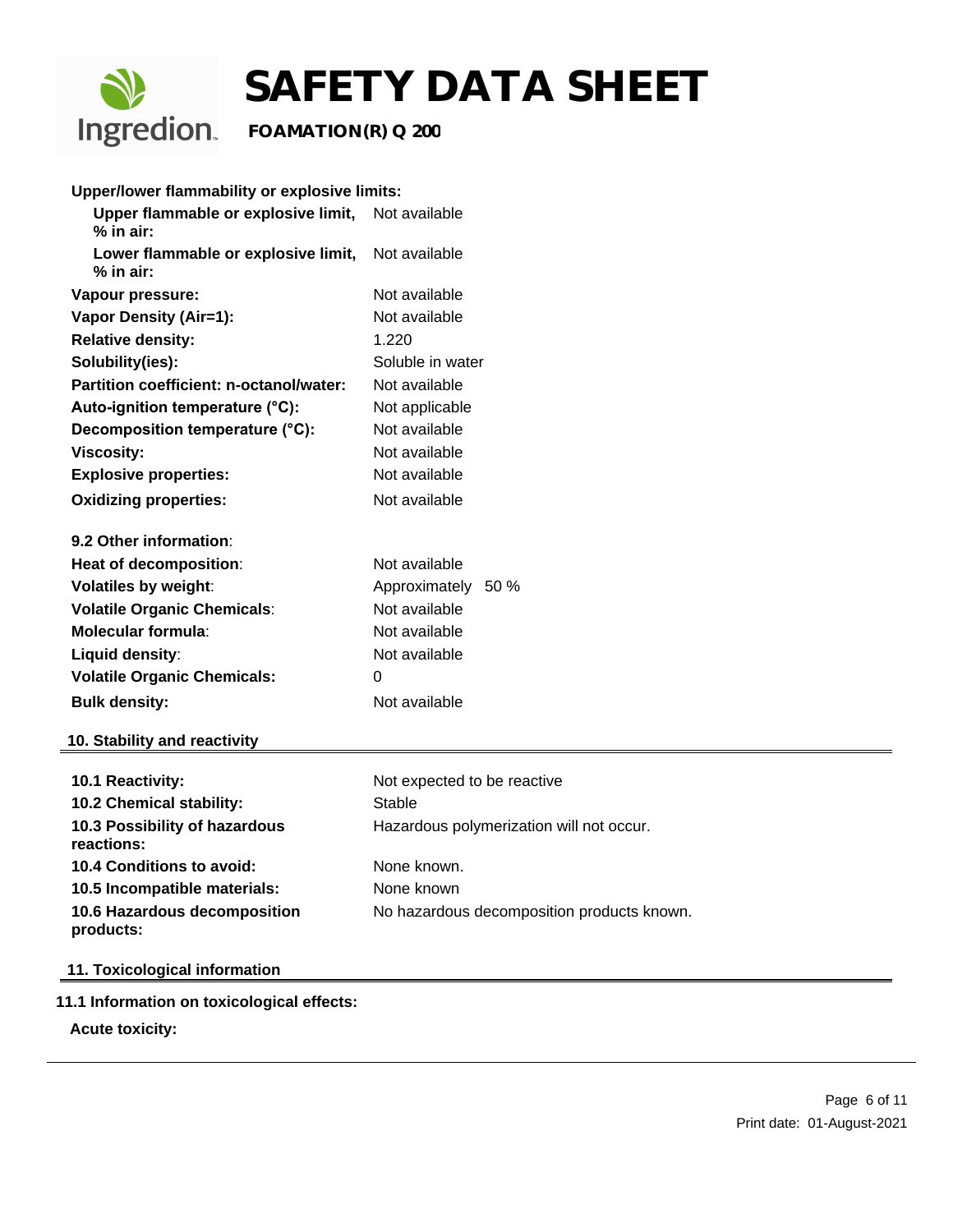

**Ingredion** FOAMATION(R) Q 200

| <b>Chemical Name</b> | <b>ORAL LD50 (rat)</b> | <b>DERMAL LD50</b><br>(rabbit) | <b>INHALATION LC50</b><br>(rat) |
|----------------------|------------------------|--------------------------------|---------------------------------|
| No data available    |                        |                                |                                 |

#### **Skin corrosion/irritation:**

Based on available data, the GHS classification criteria are not met. May cause irritation to skin and eyes. Repeated or prolonged skin contact may result in mild irritation.

#### **Serious eye damage/irritation:**

Classification is based on pH and the components listed in Section 3.

#### **Respiratory or skin sensitisation:**

Based on available data, the GHS classification criteria are not met.

#### **Germ cell mutagenicity:**

Based on available data, the GHS classification criteria are not met.

#### **Carcinogenicity:**

Based on available data, the GHS classification criteria are not met.

#### **Reproductive toxicity:**

Based on available data, the GHS classification criteria are not met.

#### **STOT-single exposure:**

Classification is based on toxicological information of the components in Section 3.

## **STOT-repeated exposure:**

Based on available data, the GHS classification criteria are not met.

### **Aspiration hazard:**

Based on available data, the GHS classification criteria are not met.

### **12. Ecological information**

**12.1 Toxicity:** No data available

### **Ecological Toxicity Data:**

| <b>Chemical Name</b> | CAS# | <b>Aquatic EC50</b><br><b>Crustacea</b> | <b>Aquatic ERC50</b><br>Algae | <b>Aquatic LC50 Fish</b> |
|----------------------|------|-----------------------------------------|-------------------------------|--------------------------|
| No data available    |      |                                         |                               |                          |

12.2 Persistence and degradability: No data available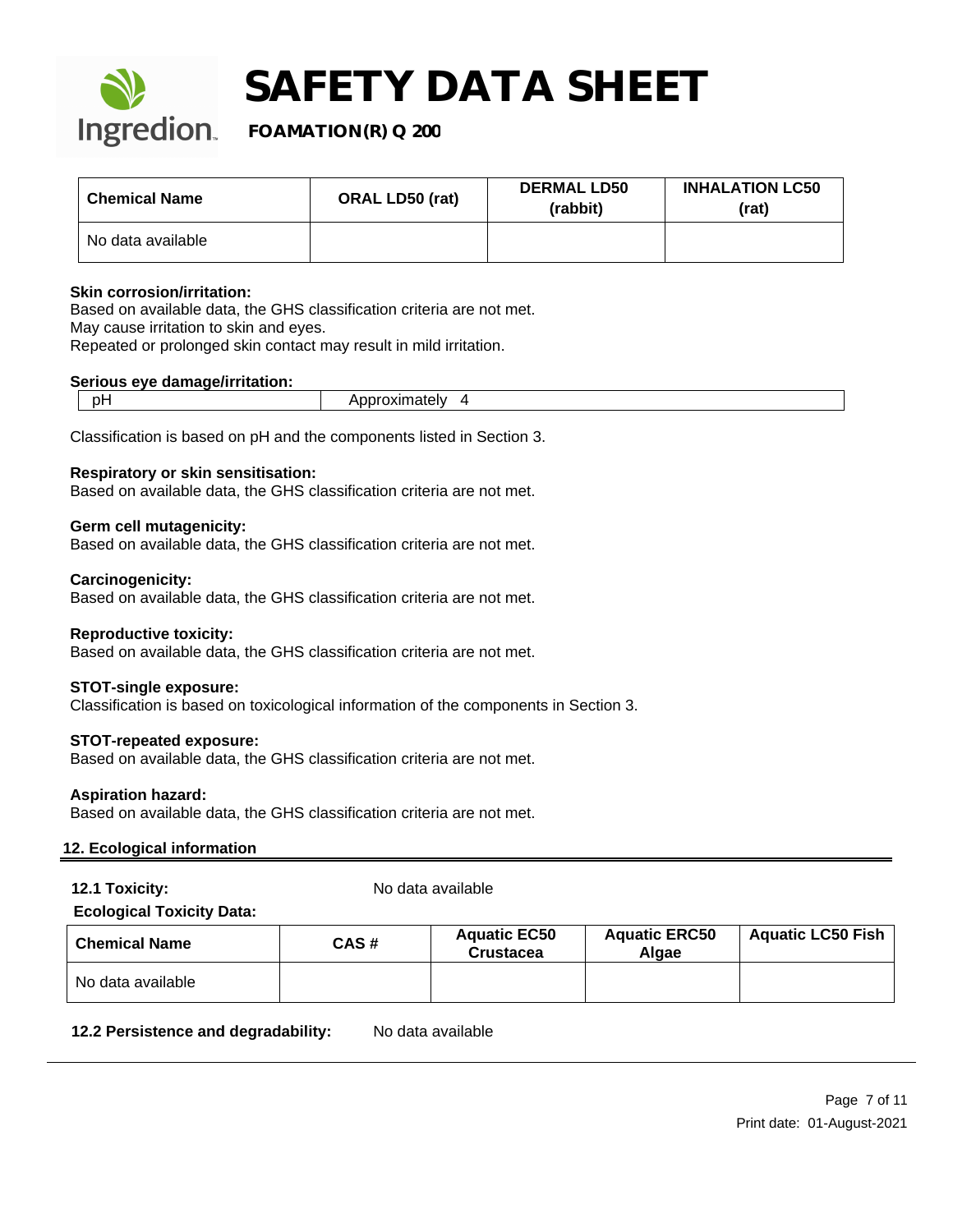

| 12.3 Bioaccumulative potential:                              | No data available                                                                                                                                                                                |
|--------------------------------------------------------------|--------------------------------------------------------------------------------------------------------------------------------------------------------------------------------------------------|
| 12.4 Mobility in soil:                                       | Unknown                                                                                                                                                                                          |
| 12.5 Results of PBT and vPvB<br>assessment:                  | Not applicable                                                                                                                                                                                   |
| 12.6 Other adverse effects:                                  | None known.                                                                                                                                                                                      |
| 12.7 Additional information:                                 | No data available                                                                                                                                                                                |
| 13. Disposal considerations                                  |                                                                                                                                                                                                  |
| 13.1 Waste treatment methods:                                |                                                                                                                                                                                                  |
| <b>Disposal methods:</b><br><b>Empty Container Warnings:</b> | Disposal should be in accordance with local, state or national legislation.<br>Empty containers may contain product residue; follow SDS and label<br>warnings even after they have been emptied. |

#### **14. Transport information**

## **International carriage of dangerous goods by road (ADR), rail or inland waterways:**

| 14.1. UN number:                                                               | No data available                                             |
|--------------------------------------------------------------------------------|---------------------------------------------------------------|
| 14.2. UN proper shipping name:                                                 | Not applicable                                                |
| 14.3. Transport hazard class(es):                                              | Not Applicable                                                |
| 14.4. Packing group:                                                           | Not applicable                                                |
| International carriage of dangerous goods by sea (IMDG/IMO):                   |                                                               |
| 14.1. UN number:                                                               | No data available                                             |
| 14.2. UN proper shipping name:                                                 | Not applicable                                                |
| 14.3. Transport hazard class(es):                                              | Not applicable                                                |
| 14.4. Packing group:                                                           | Not applicable                                                |
| International carriage of dangerous goods by air (IATA):                       |                                                               |
| 14.1. UN number:                                                               | No data available                                             |
| 14.2. UN proper shipping name:                                                 | Not Applicable                                                |
| 14.3. Transport hazard class(es):                                              | Not applicable                                                |
| 14.4. Packing group:                                                           | Not applicable                                                |
| 14.5. Environmental hazards:                                                   | Not available                                                 |
| 14.6. Special precautions for user:                                            | Consult IMO regulations before transporting in bulk by ocean. |
| 14.7 Transport in bulk according to<br>Annex II of MARPOL and the IBC<br>Code: | Not available                                                 |

#### **15. Regulatory information**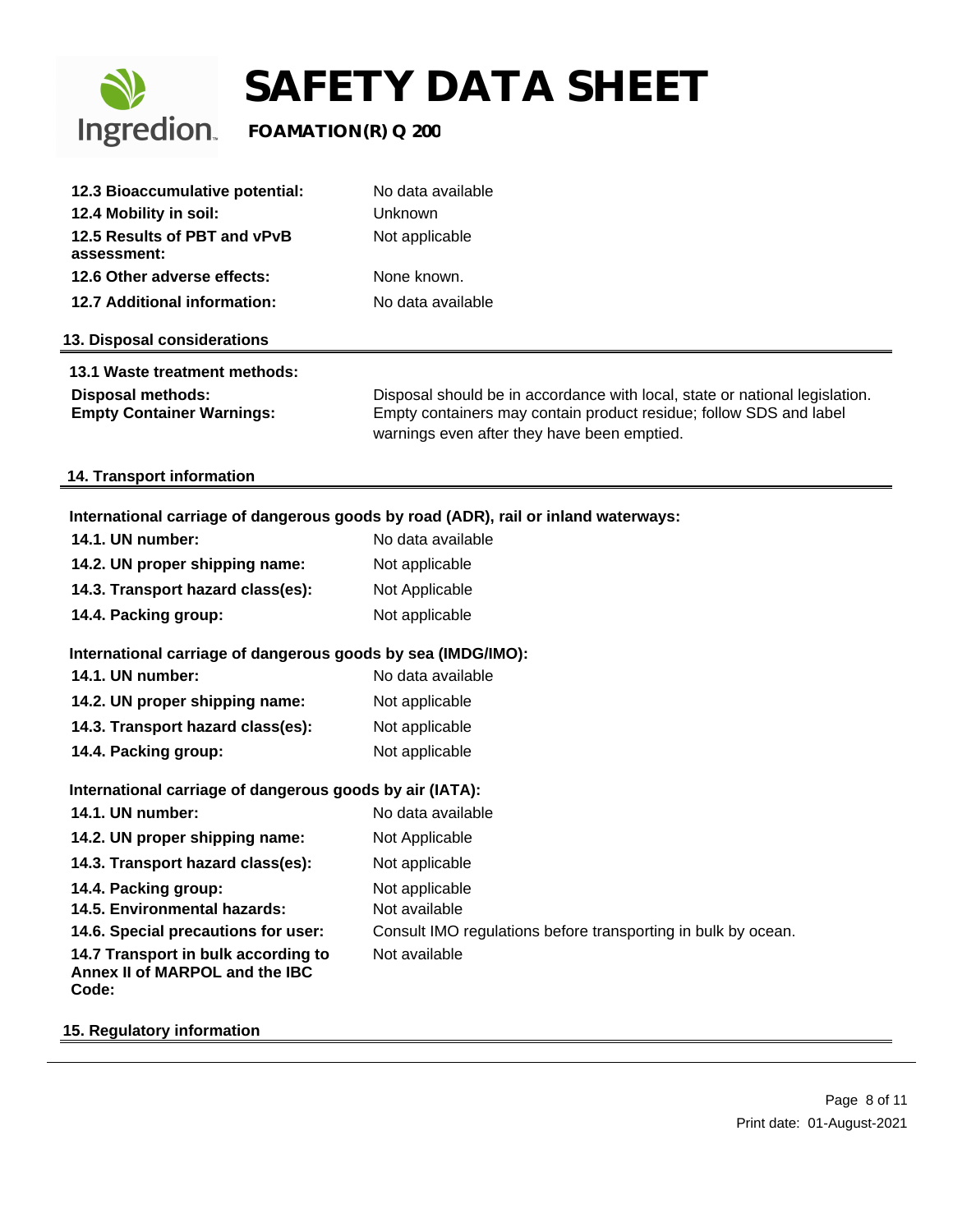## **Ingredion** FOAMATION(R) Q 200

#### **15.1 Safety, health and environmental regulations/legislation specific for the substance or mixture:**

**TSCA** This material is not on the TSCA Inventory. It is excluded under the Food, Drug, and Cosmetic Act. **FDA** 21CFR 172.510

FEMA GRAS number 2973

21CFR 184.1859

| <b>Chemical Name</b>                                         | <b>Ozone Depleting Substances</b><br><b>Schedule</b> | <b>Hazardous Chemical Rules List of Hazardoul</b> |
|--------------------------------------------------------------|------------------------------------------------------|---------------------------------------------------|
| None of the components are listed on<br>this regulatory list |                                                      |                                                   |

#### **16. Other information**

| <b>Revision Date:</b><br><b>Supercedes:</b><br><b>Revision Number:</b><br><b>Reason for revision:</b> | 01-08-2021<br>06-08-2019<br>2<br><b>New</b>                                                                                                                                                                                                                                                                                                                                                                                                                                                                                                                                                                            |
|-------------------------------------------------------------------------------------------------------|------------------------------------------------------------------------------------------------------------------------------------------------------------------------------------------------------------------------------------------------------------------------------------------------------------------------------------------------------------------------------------------------------------------------------------------------------------------------------------------------------------------------------------------------------------------------------------------------------------------------|
| <b>FOR INFORMATION CONTACT:</b>                                                                       | For product information, contact:<br>National Starch LLC<br>National Starch Food Innovation<br>Customer Service: 1-800-859-8569<br>Technical Service Support: 1-800-743-6343                                                                                                                                                                                                                                                                                                                                                                                                                                           |
| <b>Abbreviations and acronyms:</b>                                                                    | CAS = Chemical Abstract Service<br><b>DNEL= Derivative No Effect Level</b><br>EC= European Community<br>EINECS = European Inventory of Existing Chemical Substances<br>MSHA = Mine Safety Health Administration<br>NIOSH = National Institute of Occupational Safety & Health<br>OEL = Occupational Exposure Limit<br>PBT= Persistent, Bioaccumulative, Toxic<br><b>PNEC= Predicted No Effect Concentration</b><br>SCOEL= Scientific Committee on Occupational Exposure Limits<br>TLV = Threshold Limit Value<br>TWA= Time Weighted Average<br>vPvB= Very Persistent, Very Bioaccumulative<br>$Wt.\% = Weight Percent$ |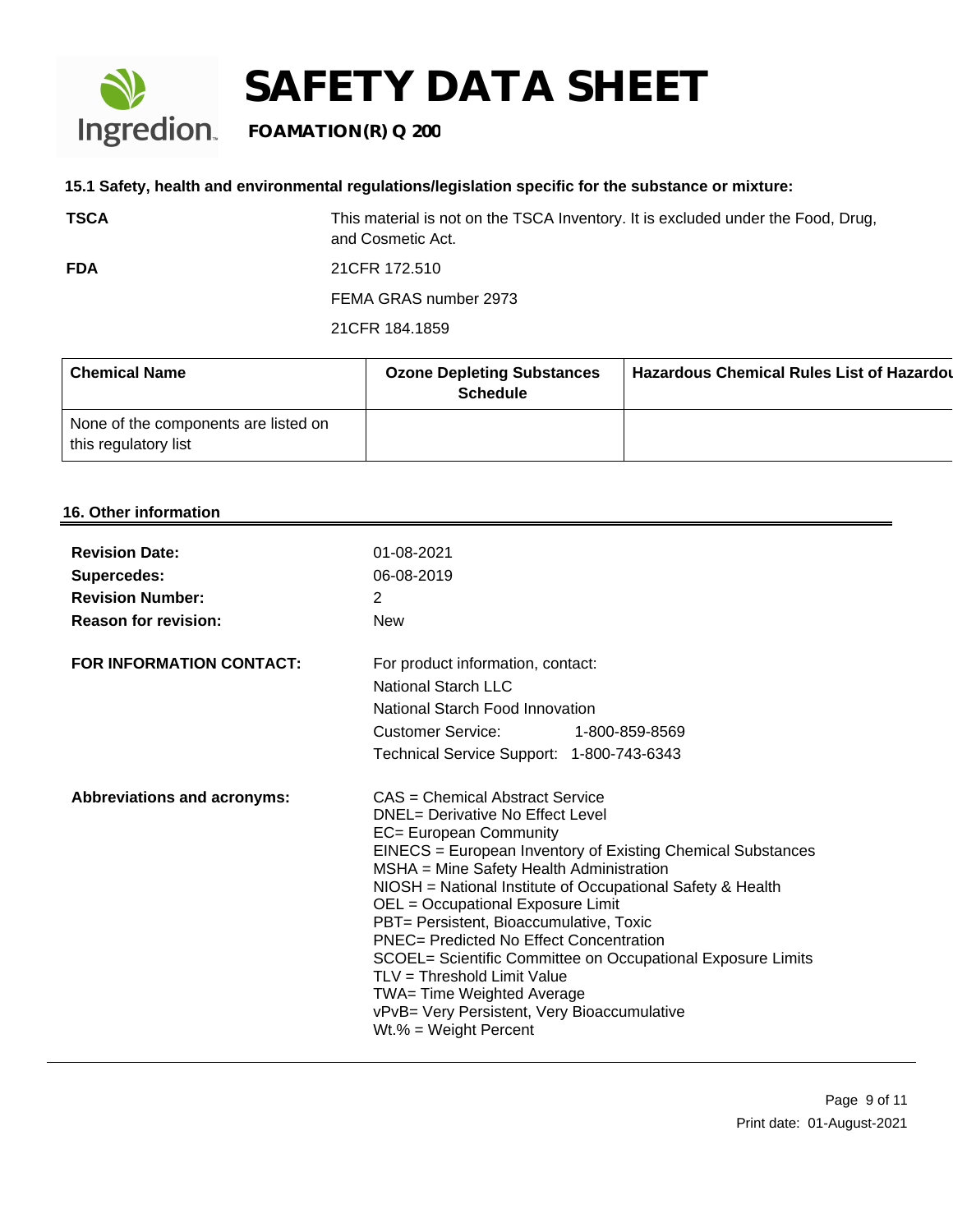

# **SAFETY DATA SHEET**<br>Ingredion. FOAMATION(R) Q 200

## **FOAMATION(R) Q 200**

**Hazard phrase(s) referenced in section 3:** 

H319 - Causes serious eye irritation

H335 - May cause respiratory irritation

**Classification and procedure used to derive the classification for mixtures according to Regulation (EC) 1272/2008 [CLP]:**

| Classification according to Regulation   Classification procedure<br>(EC) Nr. 1272/2008 |               |
|-----------------------------------------------------------------------------------------|---------------|
| Eye Irrit. 2; H319                                                                      | Not available |
| <sup>1</sup> STOT SE 3; H335, H336                                                      |               |

#### **Precautionary Statements:**

| <b>Prevention:</b>              | P261 - Avoid breathing dust/fume/gas/mist/vapours/spray.                                                                                                                                                                                                                                                                                                                                                                                                                                                                                                                                                                                                                                                    |
|---------------------------------|-------------------------------------------------------------------------------------------------------------------------------------------------------------------------------------------------------------------------------------------------------------------------------------------------------------------------------------------------------------------------------------------------------------------------------------------------------------------------------------------------------------------------------------------------------------------------------------------------------------------------------------------------------------------------------------------------------------|
|                                 | P264 - Wash thoroughly after handling.                                                                                                                                                                                                                                                                                                                                                                                                                                                                                                                                                                                                                                                                      |
|                                 | P271 - Use only outdoors or in a well-ventilated area.                                                                                                                                                                                                                                                                                                                                                                                                                                                                                                                                                                                                                                                      |
|                                 | P280 - Wear protective gloves/protective clothing/eye protection/face<br>protection.                                                                                                                                                                                                                                                                                                                                                                                                                                                                                                                                                                                                                        |
| <b>Response:</b>                | P304+P340 - IF INHALED: Remove person to fresh air and keep<br>comfortable for breathing.                                                                                                                                                                                                                                                                                                                                                                                                                                                                                                                                                                                                                   |
|                                 | P305+P351+P338 - IF IN EYES: Rinse cautiously with water for several<br>minutes. Remove contact lenses, if present and easy to do. Continue<br>rinsing.                                                                                                                                                                                                                                                                                                                                                                                                                                                                                                                                                     |
|                                 | P312 - Call a POISON CENTER/doctor if you feel unwell.                                                                                                                                                                                                                                                                                                                                                                                                                                                                                                                                                                                                                                                      |
|                                 | P337+P313 - If eye irritation persists: Get medical advice/attention.                                                                                                                                                                                                                                                                                                                                                                                                                                                                                                                                                                                                                                       |
| Storage:                        | P403+P233 - Store in a well-ventilated place. Keep container tightly<br>closed.                                                                                                                                                                                                                                                                                                                                                                                                                                                                                                                                                                                                                             |
|                                 | P405 - Store locked up.                                                                                                                                                                                                                                                                                                                                                                                                                                                                                                                                                                                                                                                                                     |
| Disposal:                       | P501 - Dispose of contents/container to a suitable disposal site in<br>accordance with local/national/international regulations.                                                                                                                                                                                                                                                                                                                                                                                                                                                                                                                                                                            |
| <b>Disclaimer of Liability:</b> | The attached data has been compiled from sources which Ingredion<br>Incorporated and the Ingredion group of companies, believe to be<br>dependable and, to our knowledge and belief is accurate. However,<br>Ingredion Incorporated and the Ingredion group of companies cannot<br>make any warranty or representation respecting the accuracy or<br>completeness of the data. We assume no responsibility for any liability or<br>damages relating thereto, or for advising you regarding the protection of<br>your employees, customers, or others. You should make your own tests to<br>determine the applicability of such information to, or the suitability of any<br>products for your specific use. |
|                                 |                                                                                                                                                                                                                                                                                                                                                                                                                                                                                                                                                                                                                                                                                                             |